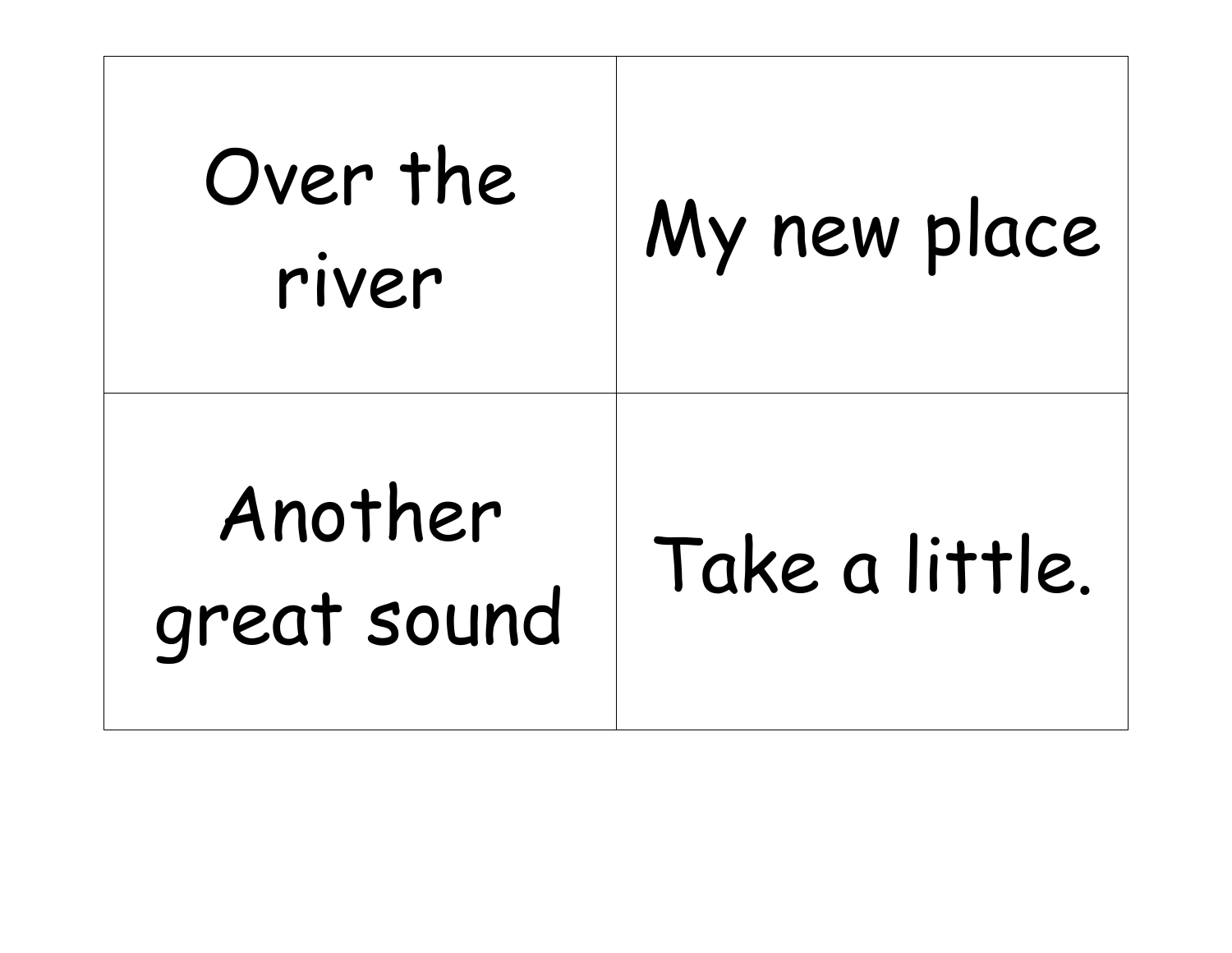## Give it back. | Only a little It's only me. | I know why.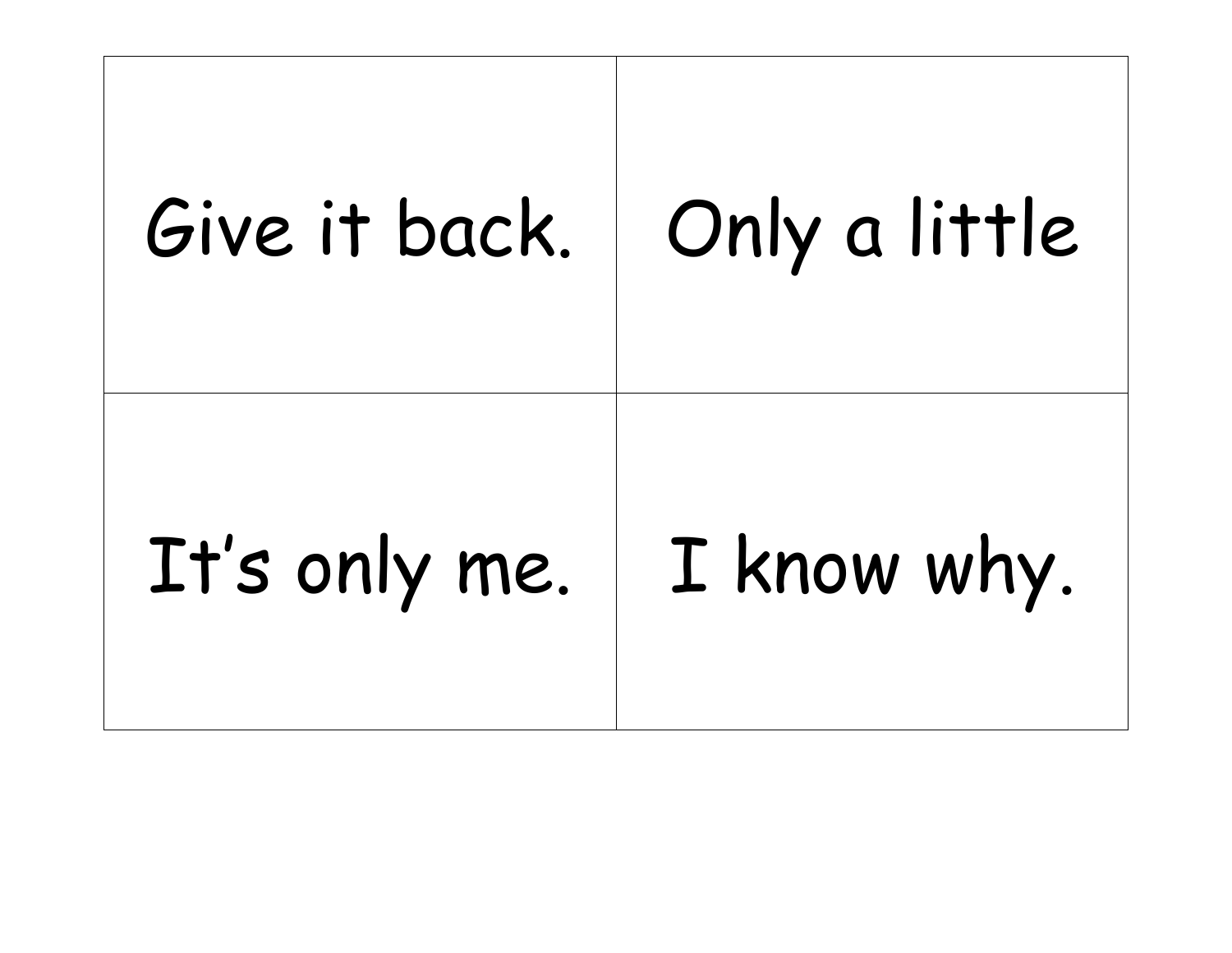| Three years<br>ago | Live and play     |
|--------------------|-------------------|
| A good man         | After the<br>game |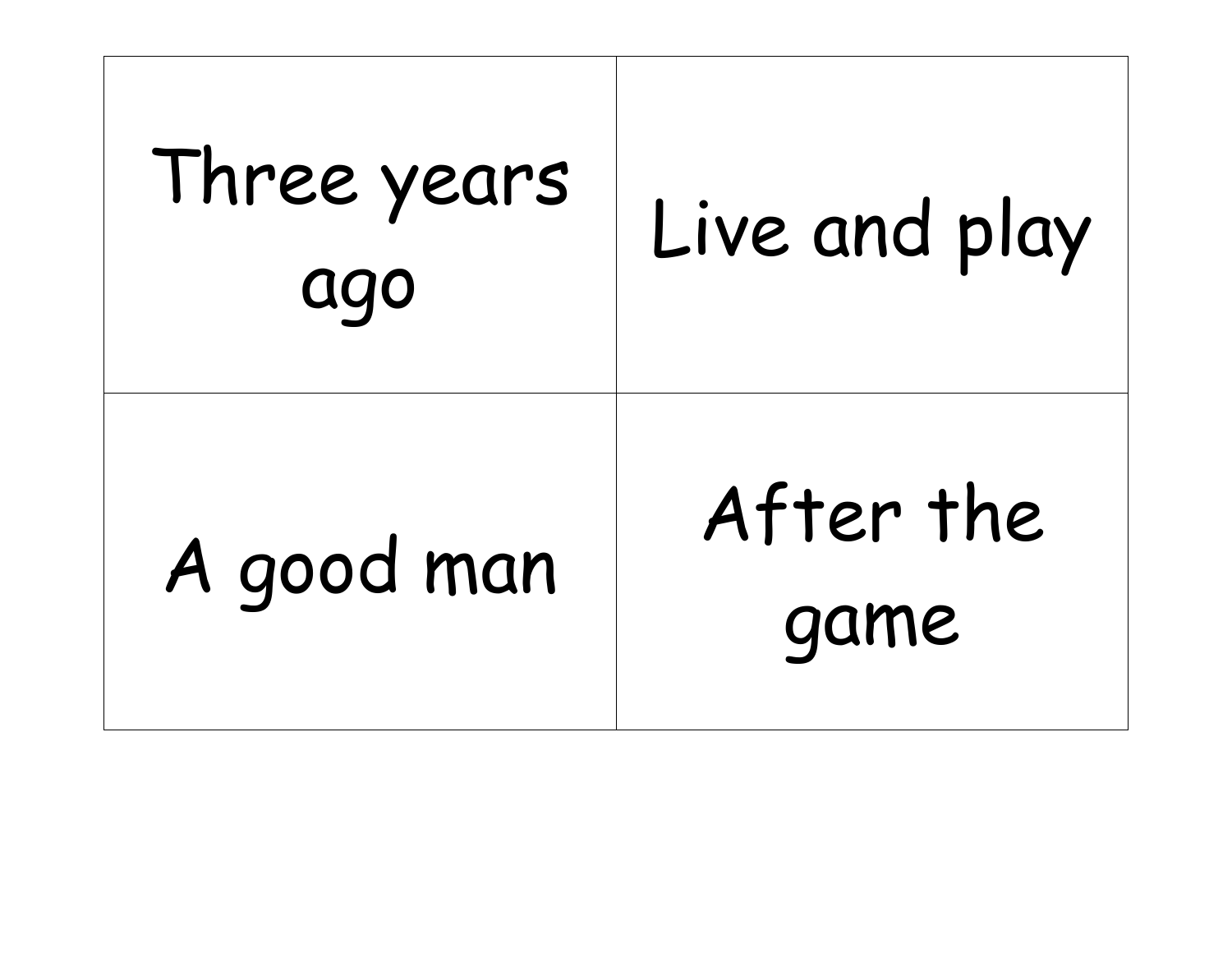| Most of the      | Our best     |
|------------------|--------------|
| animals          | things       |
| Just the<br>same | My last name |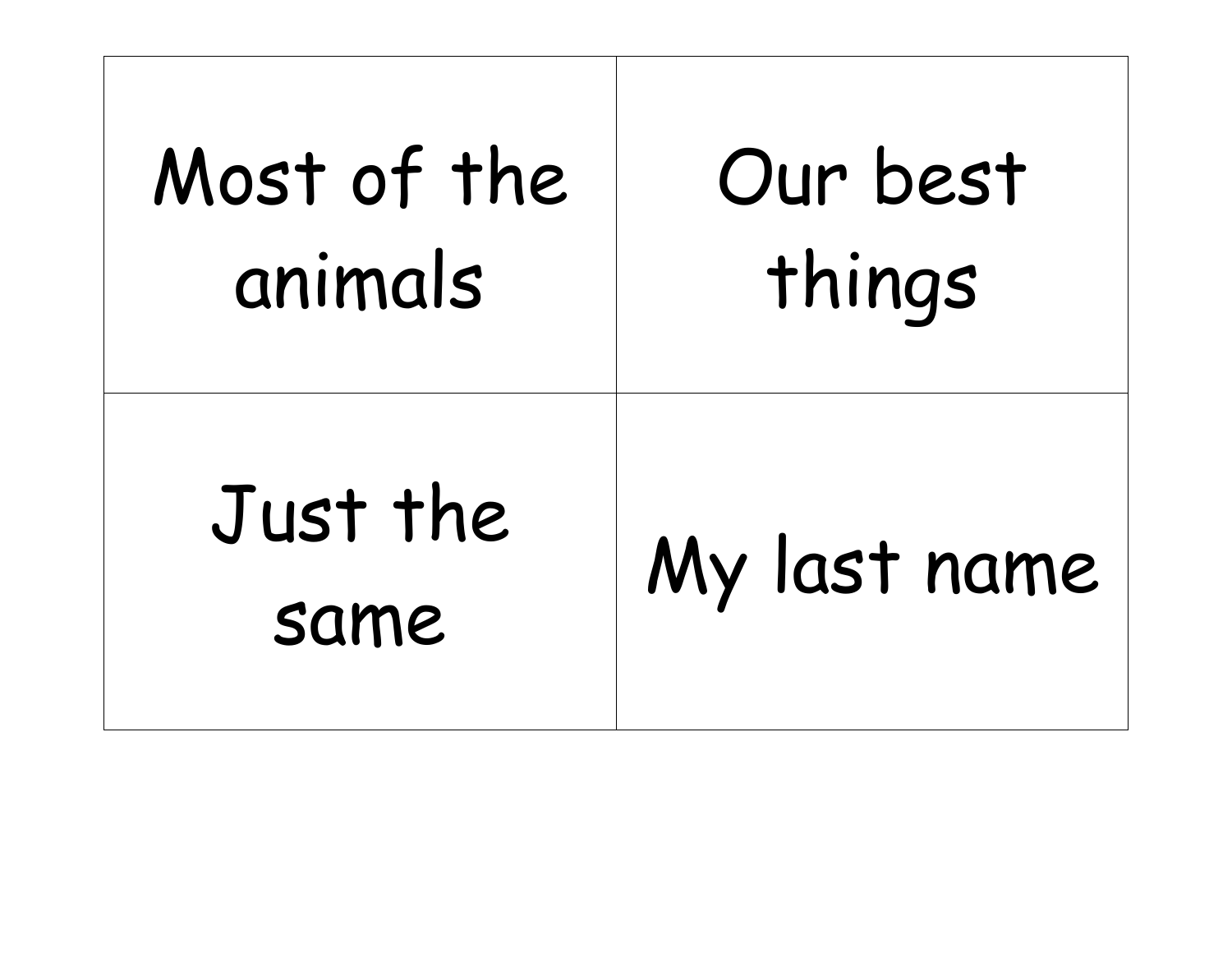| That's very | Think before |
|-------------|--------------|
| good        | you act      |
| Mother says | Where are    |
| to now.     | you?         |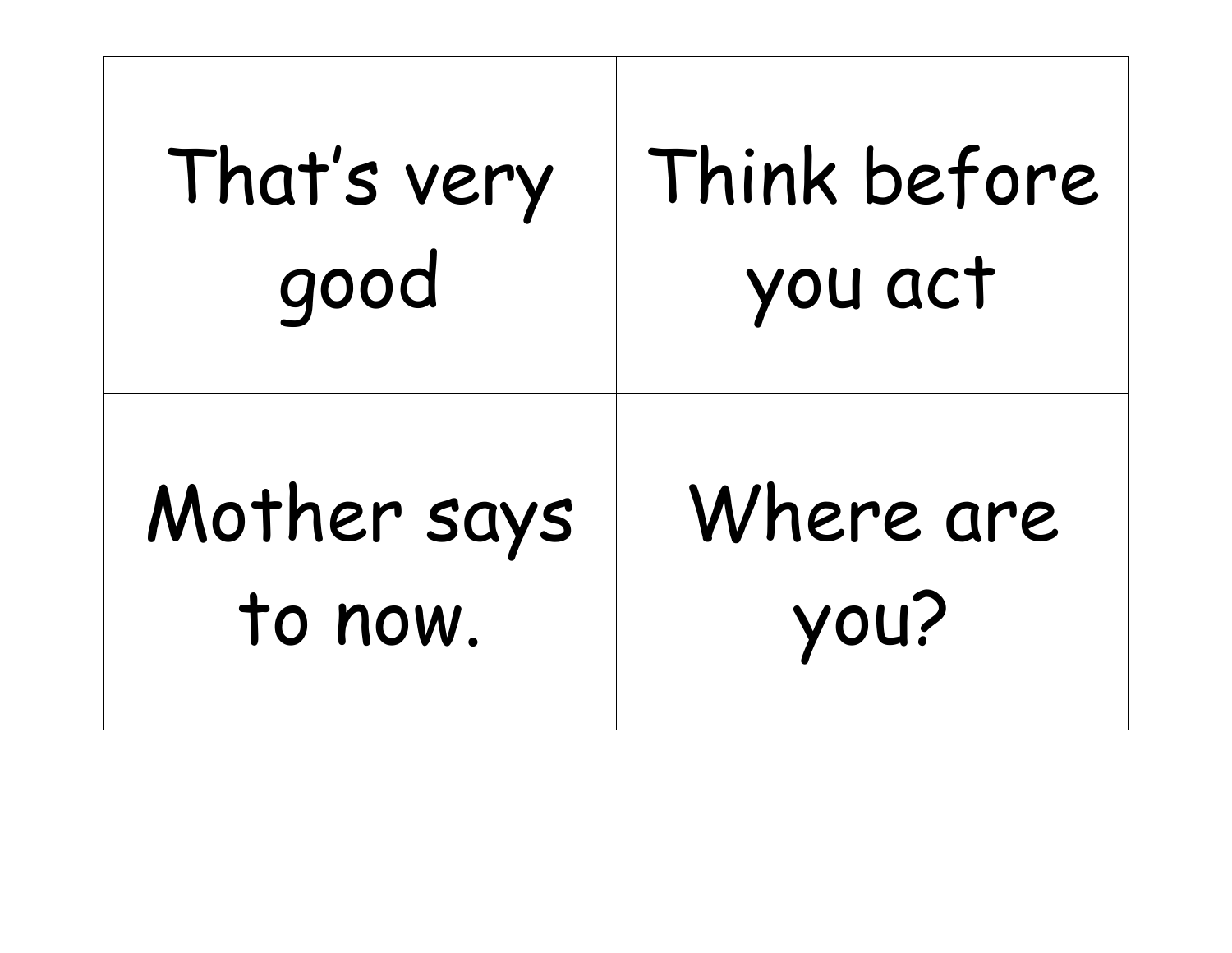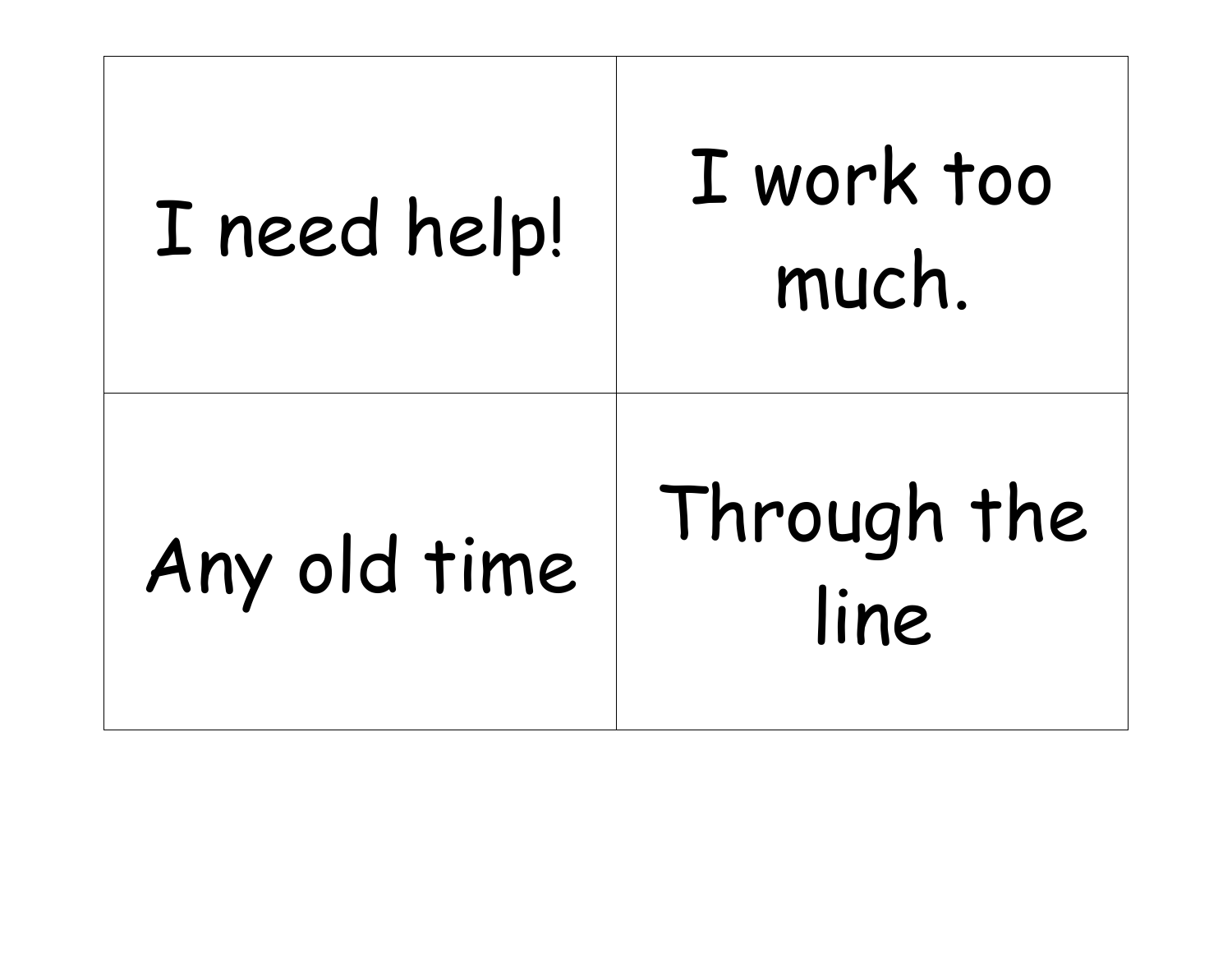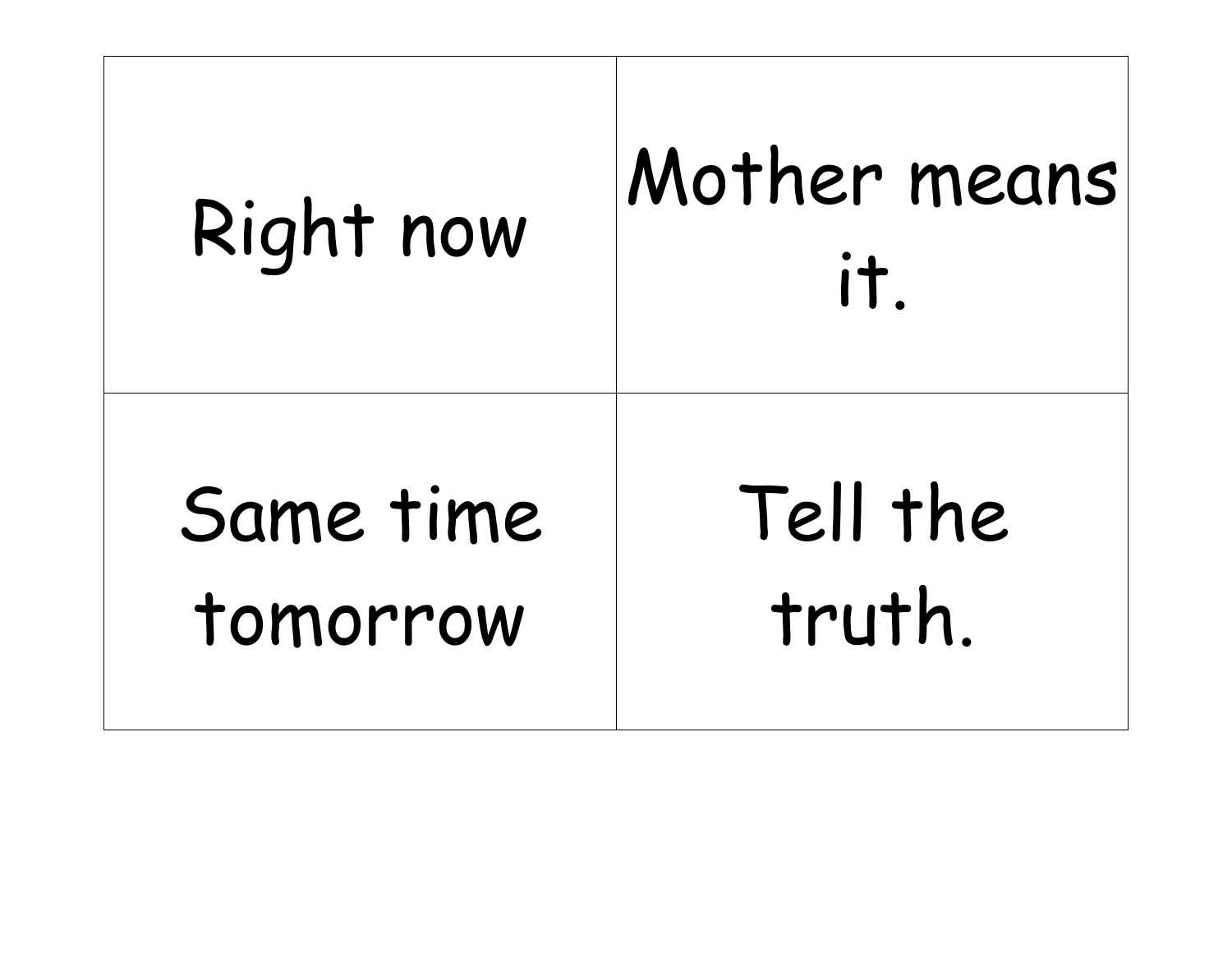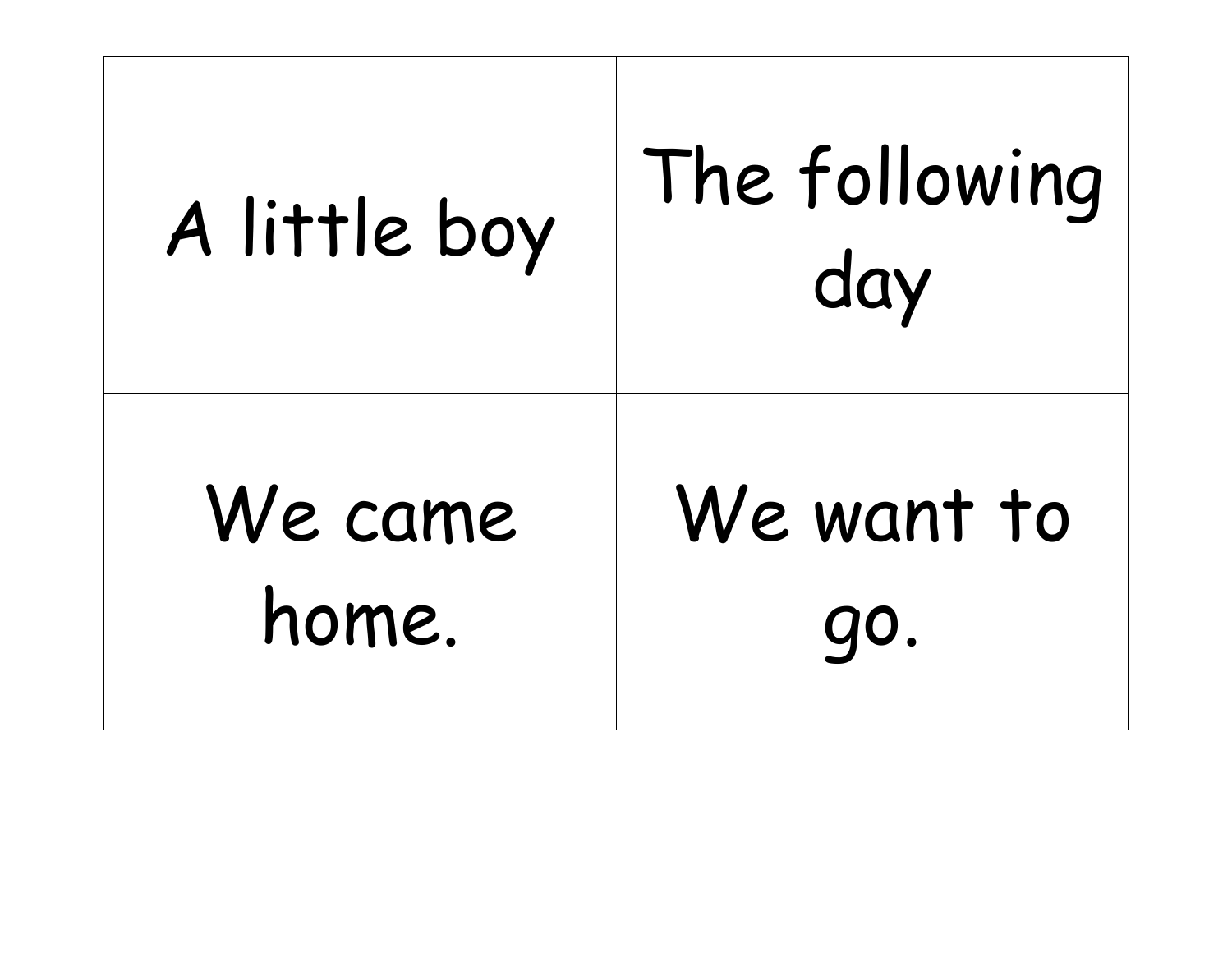| Show us       | Form two    |
|---------------|-------------|
| around.       | lines.      |
| A small house | Another old |
| also          | picture     |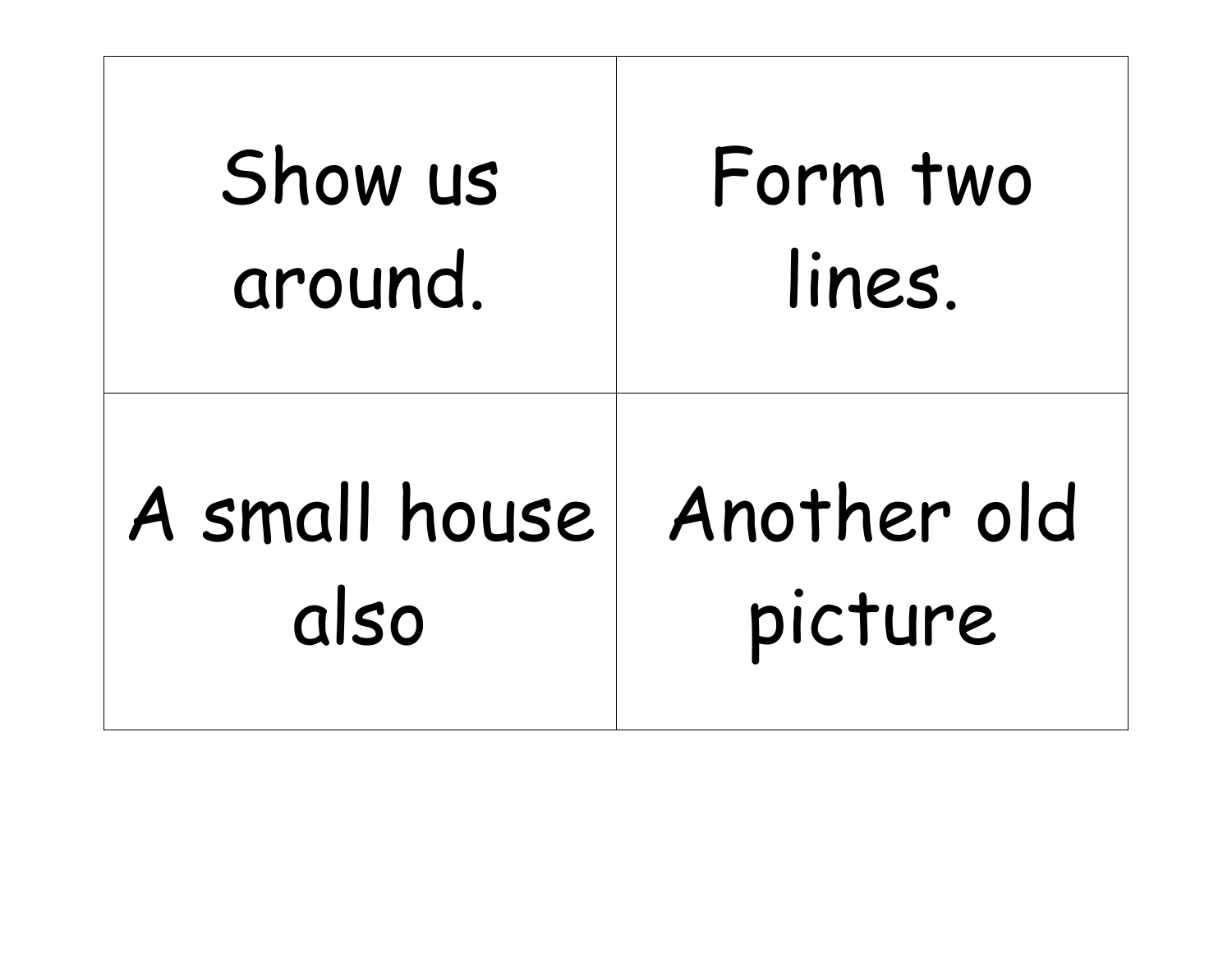| Write one<br>sentence. | Set it up.            |
|------------------------|-----------------------|
| Put it there           | Where does<br>it end? |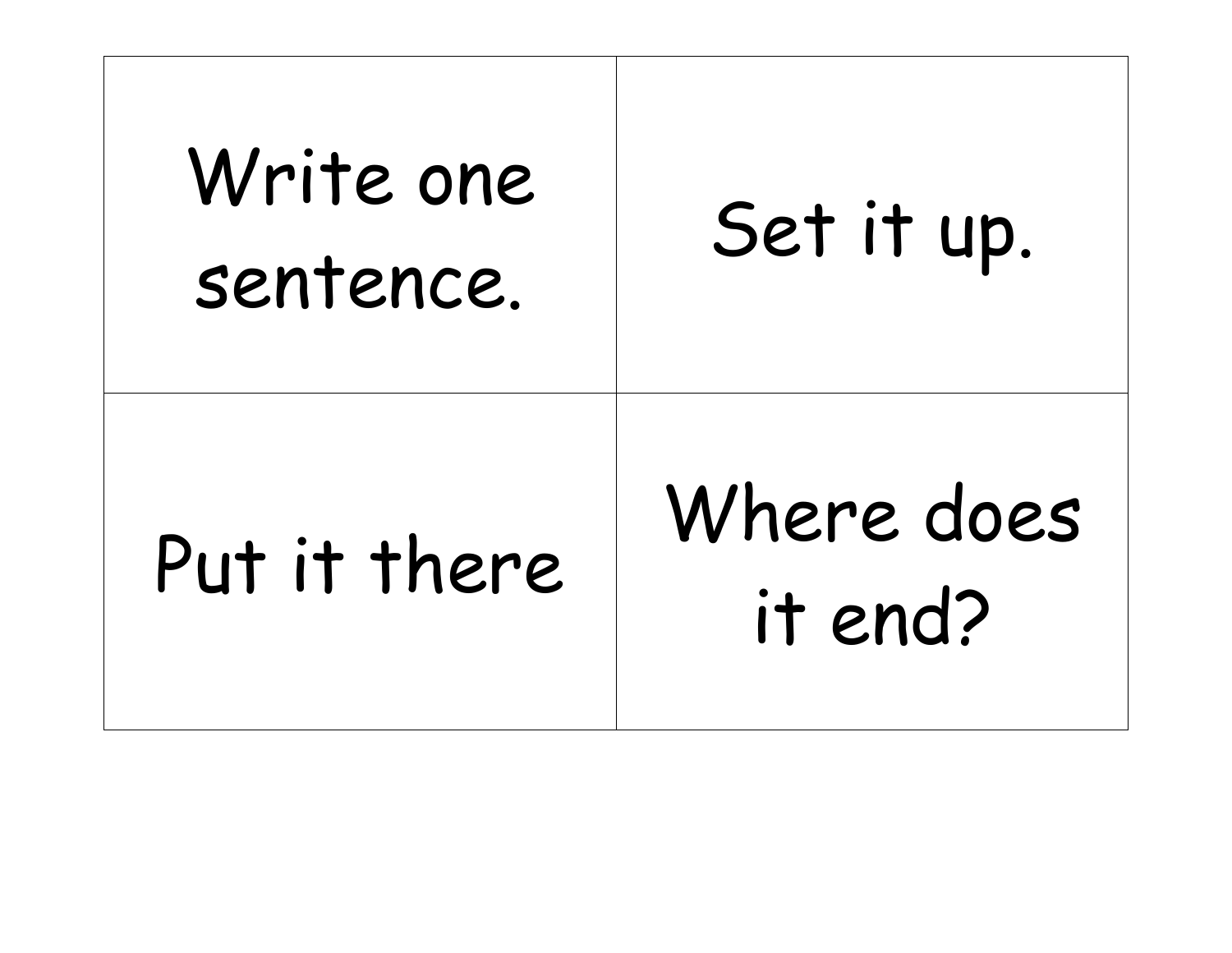| I don't feel        | Read the      |
|---------------------|---------------|
| well.               | sentence.     |
| This must be<br>it. | Hand it over. |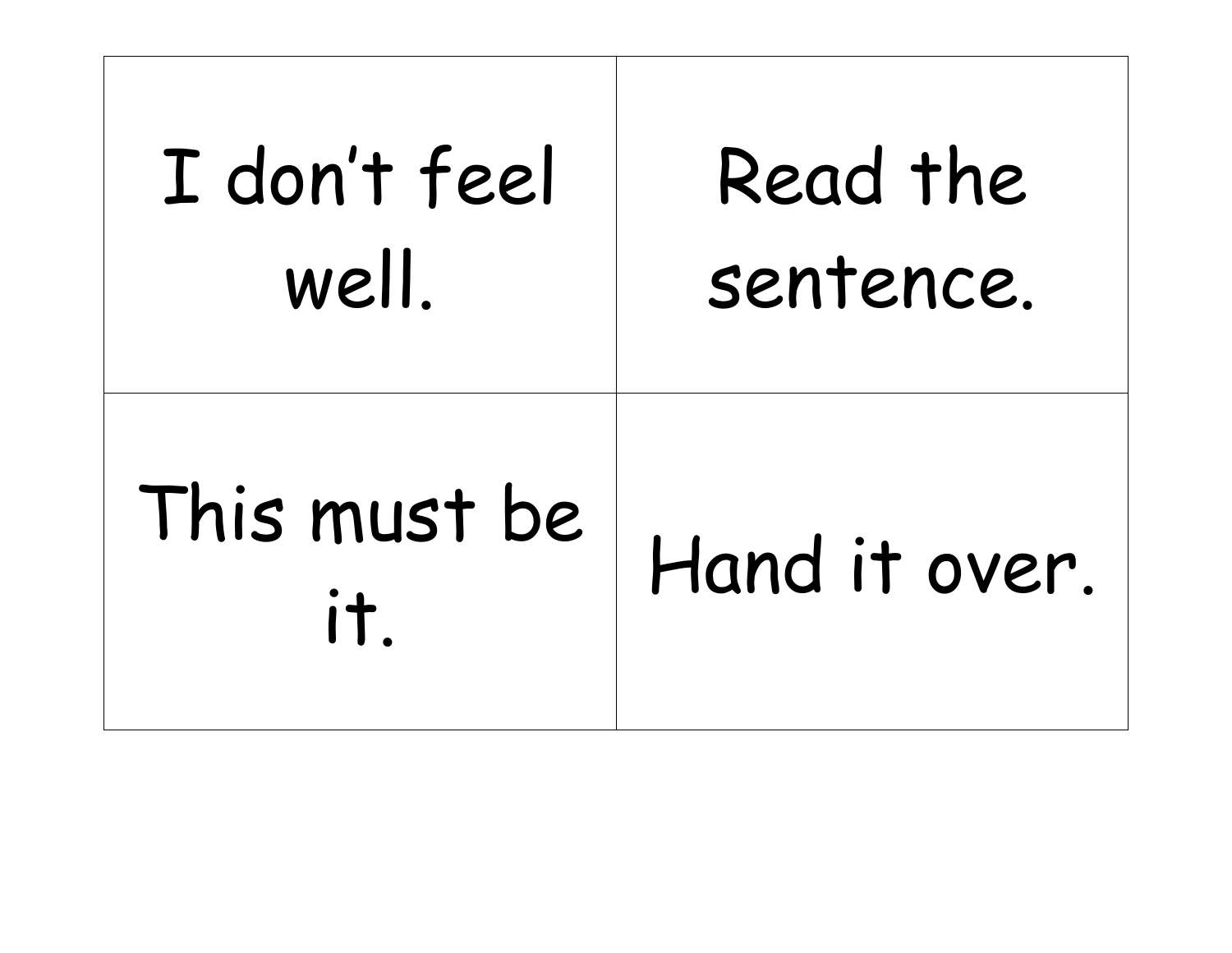| Such a big<br>house | The men<br>asked for<br>help. |
|---------------------|-------------------------------|
| A different         | They went                     |
| land                | here.                         |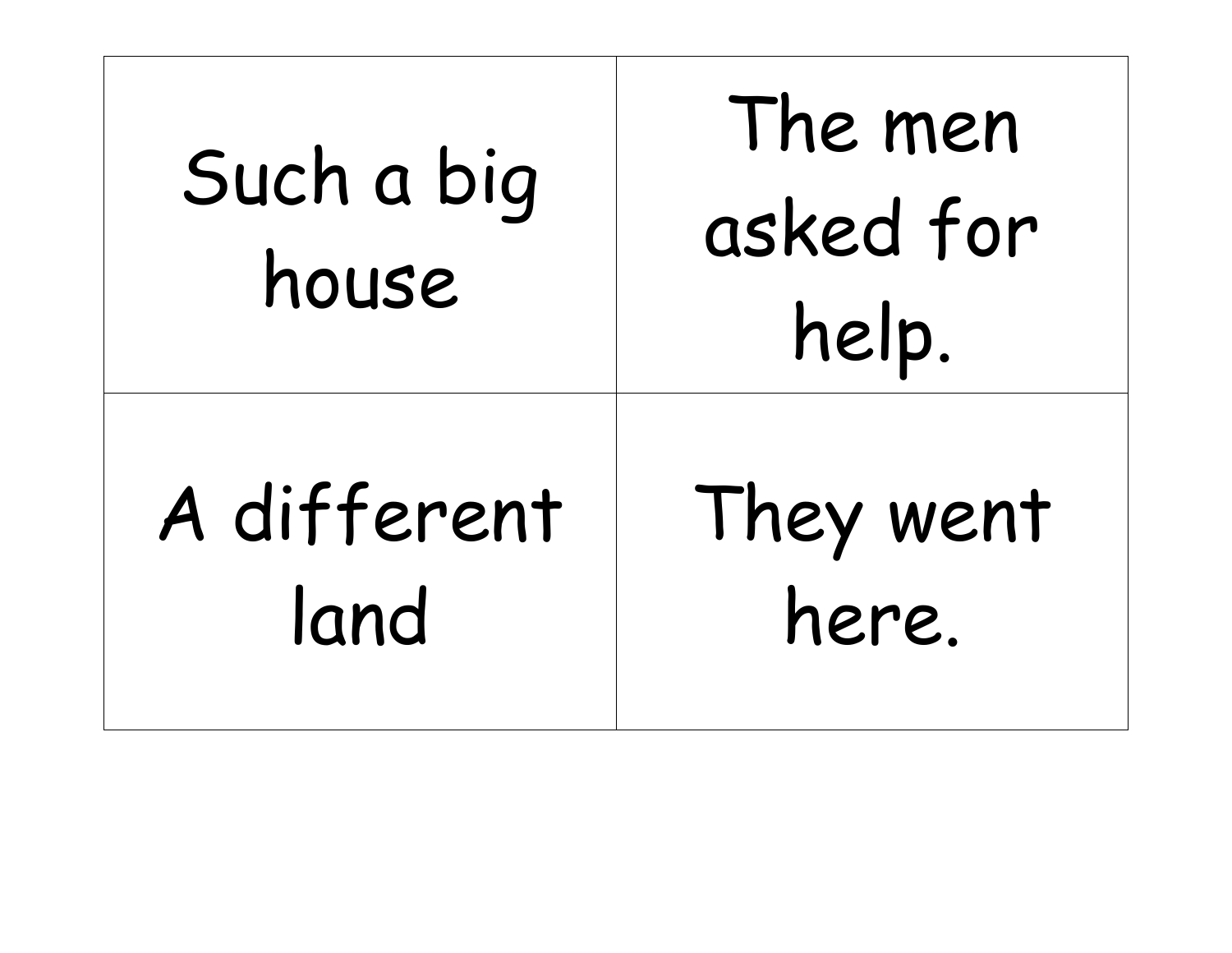| Get to the | Because we |
|------------|------------|
| point.     | should.    |
| Even the   | Try your   |
| animals    | best.      |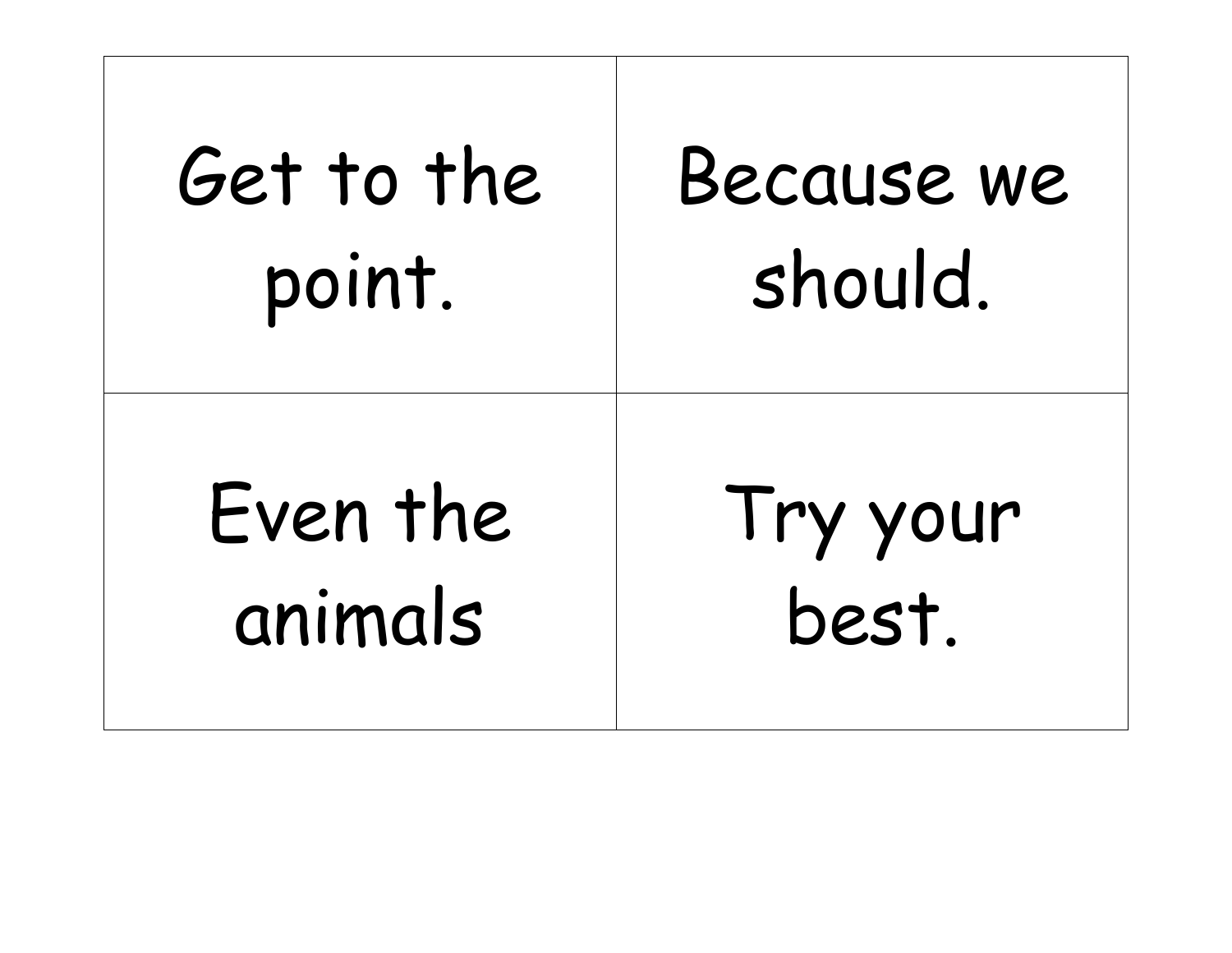| Move over.         | We found it<br>here. |
|--------------------|----------------------|
| Study and<br>learn | Kind of nice         |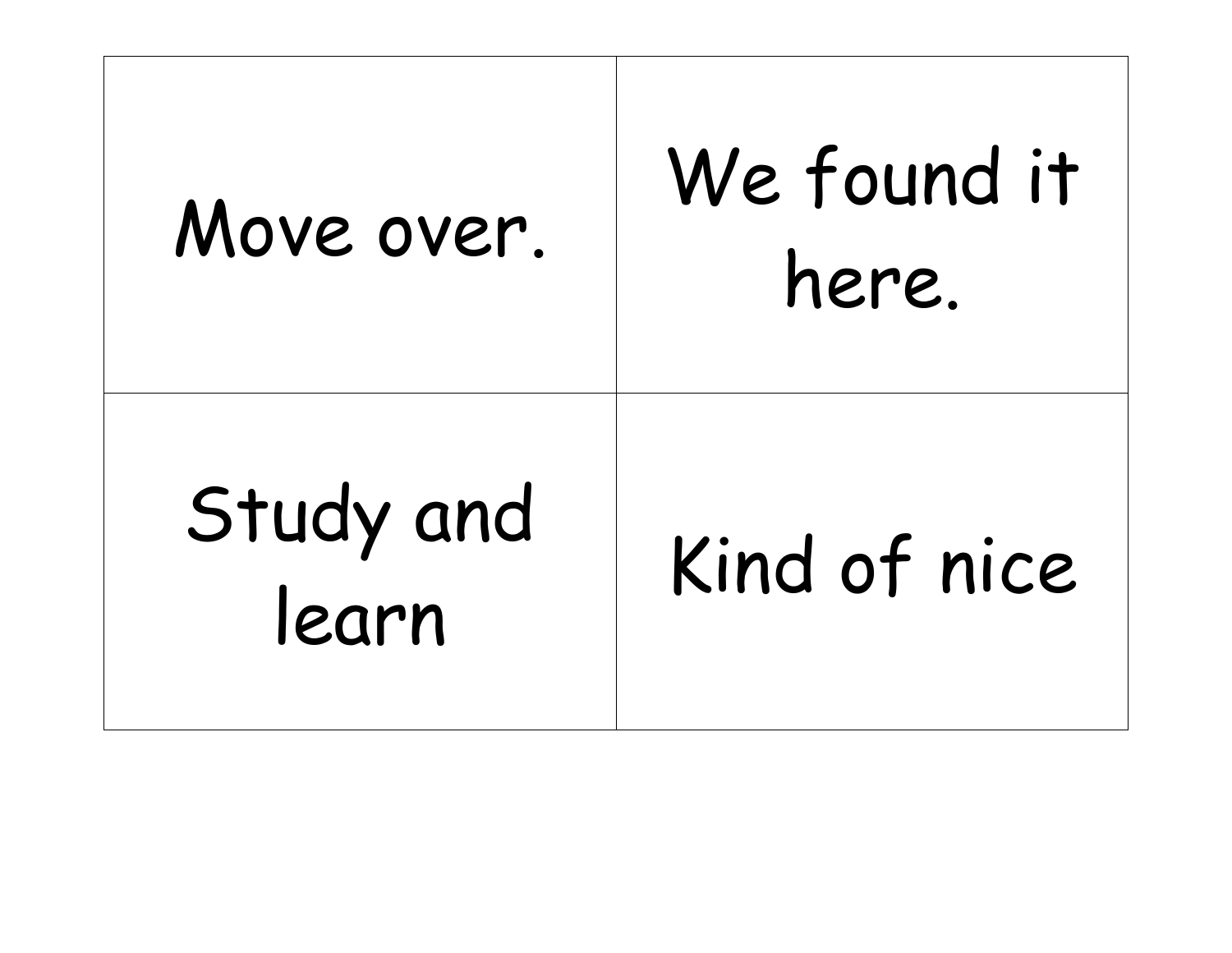| Spell your             | The good       |
|------------------------|----------------|
| name.                  | American       |
| Change your<br>clothes | Play it again. |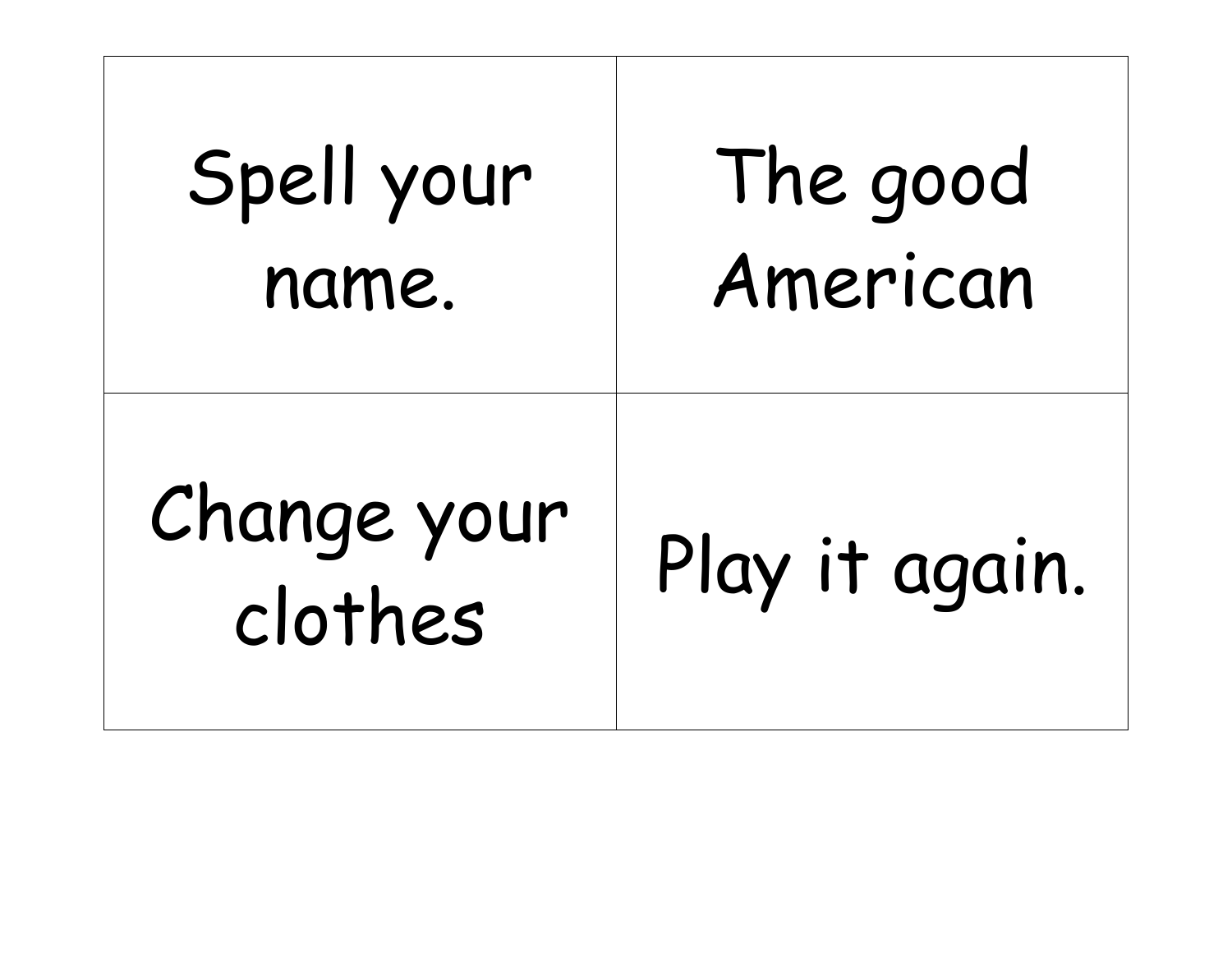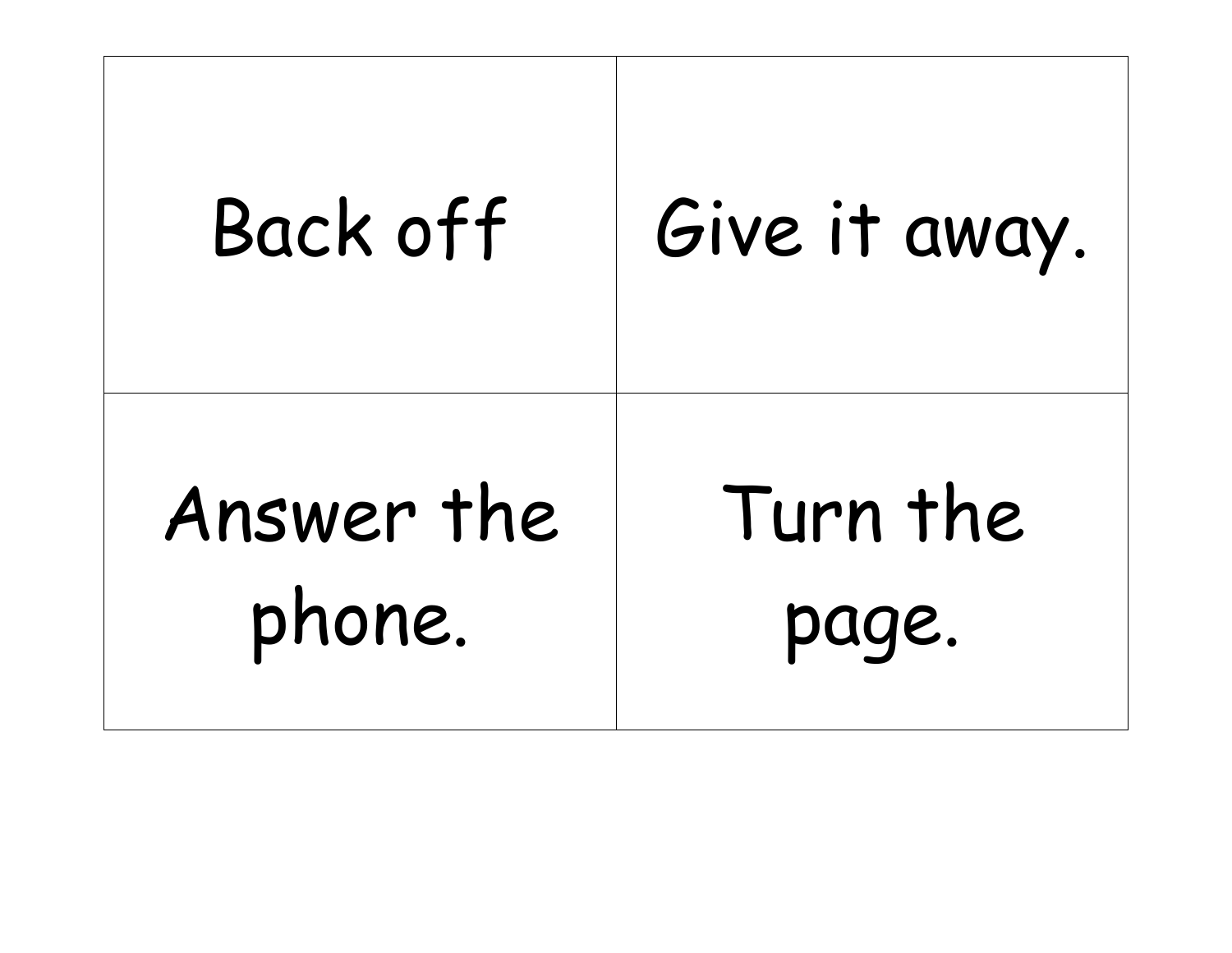| The air is       | Read my               |
|------------------|-----------------------|
| warm.            | letters.              |
| It's still here. | Where in the<br>world |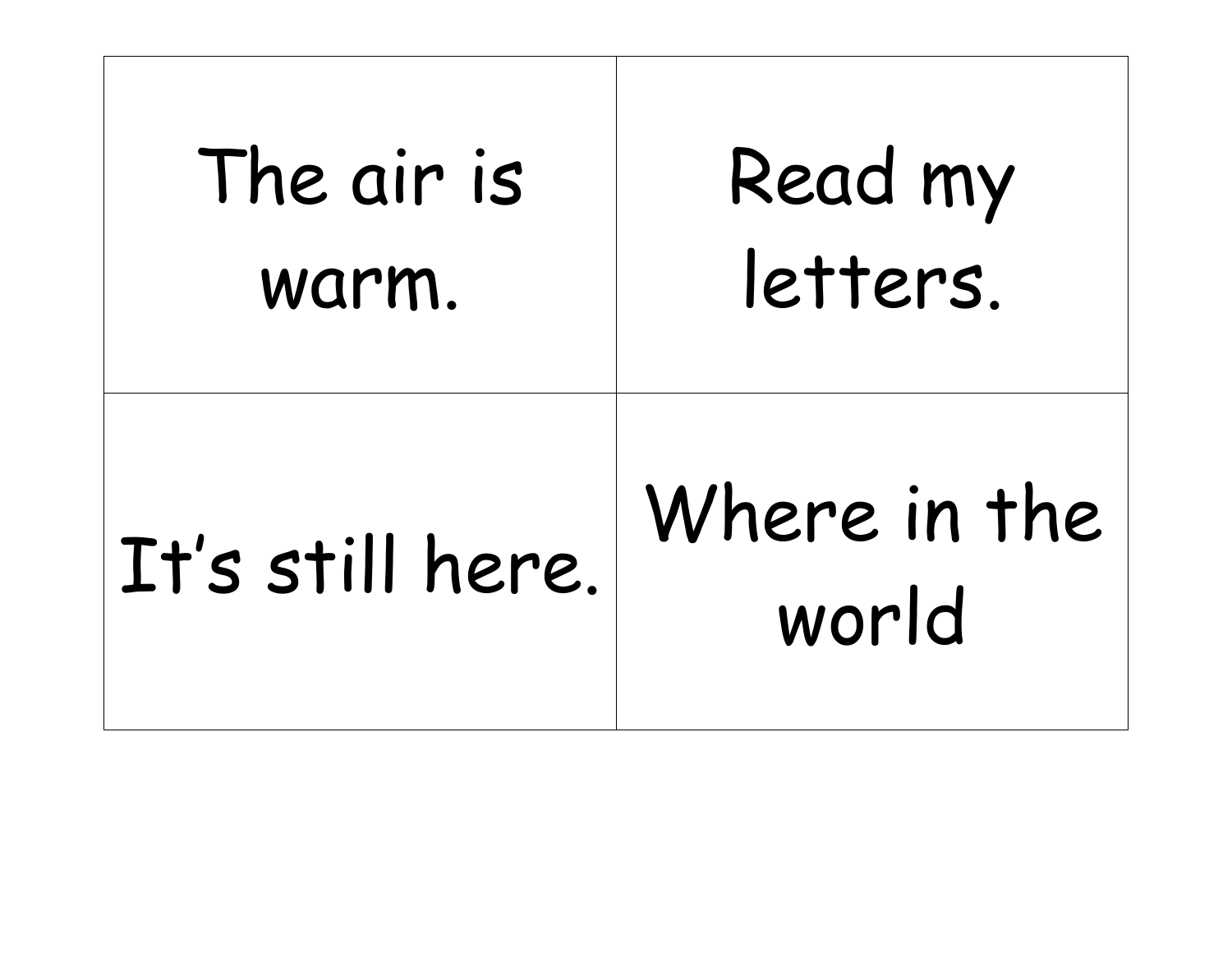| We need                     | I study in  |
|-----------------------------|-------------|
| more.                       | school.     |
| $\Gamma$ 'm an<br>American. | Such a mess |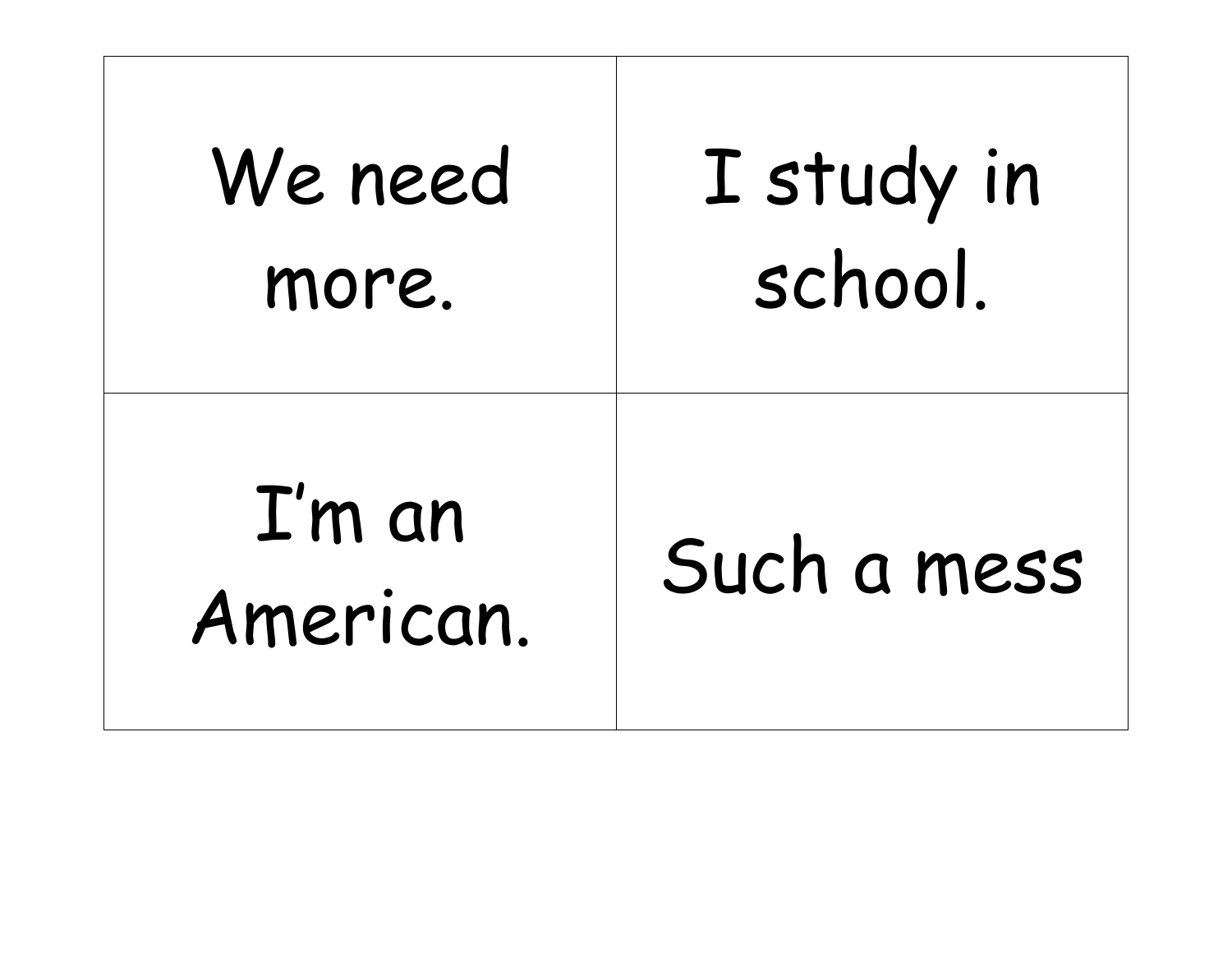## Point it out | Right now It's a small world. Big and small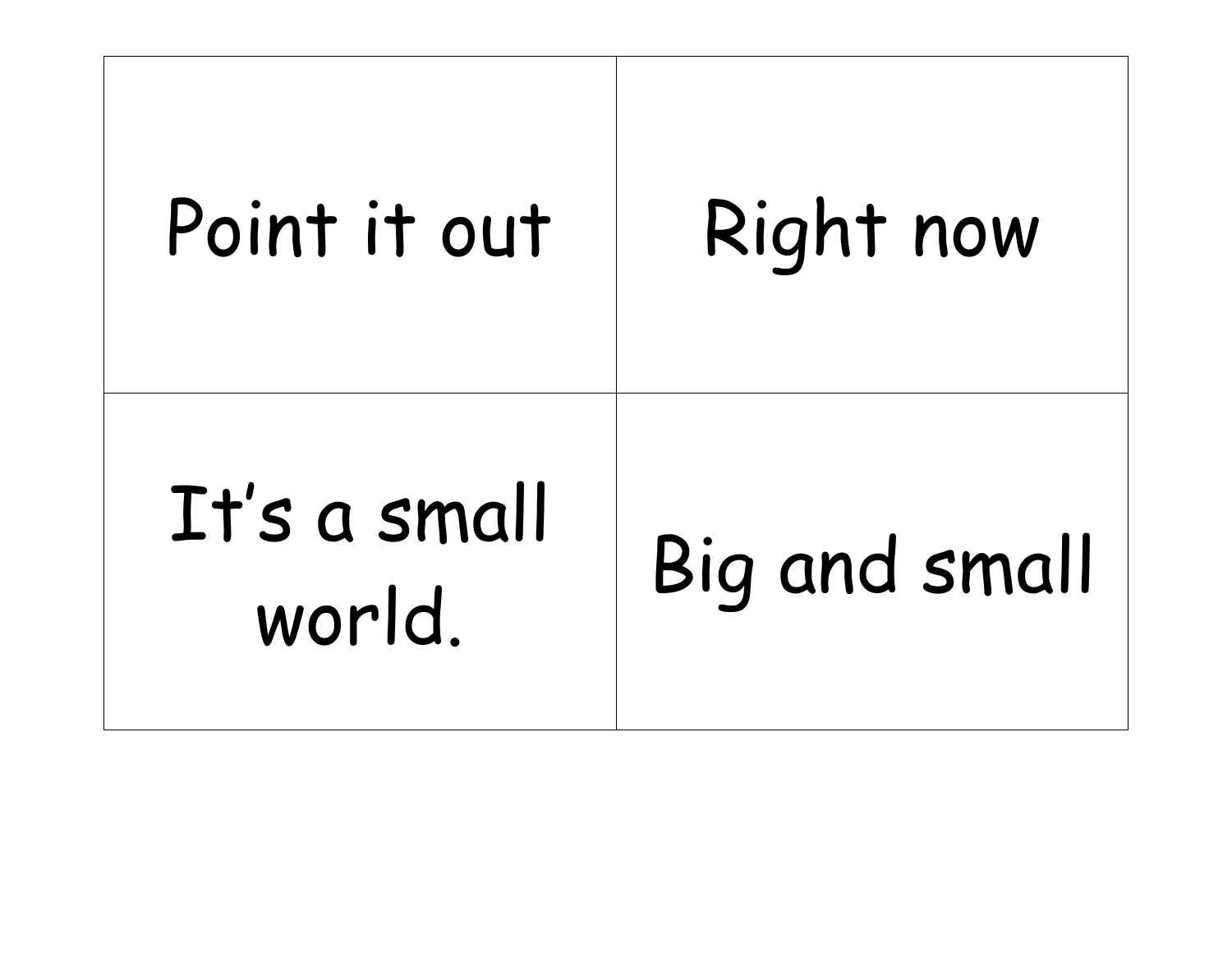| Home sweet    | Around the             |
|---------------|------------------------|
| home          | clock                  |
| Show and tell | You might be<br>right. |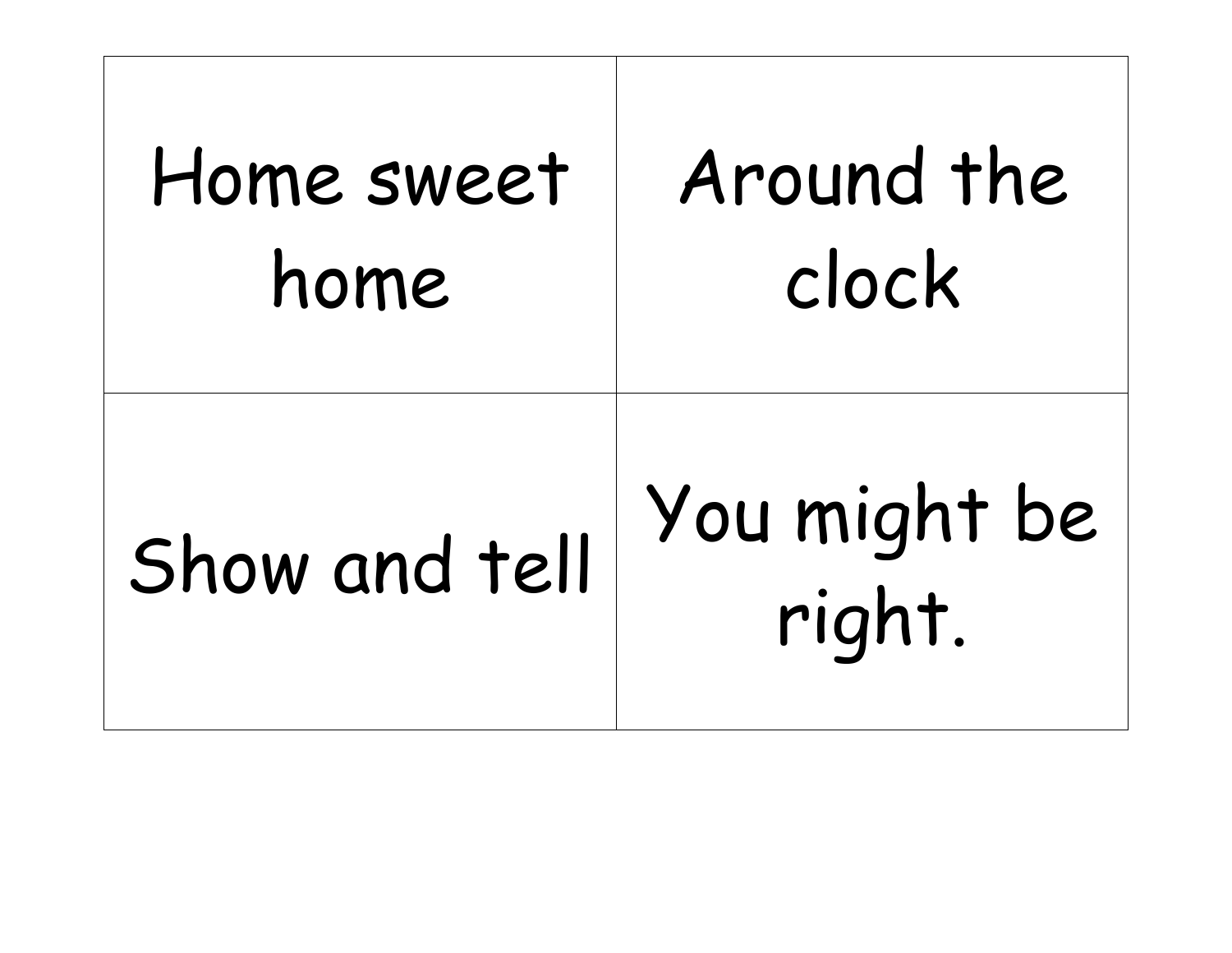| Tell the     | Good and               |
|--------------|------------------------|
| truth.       | plenty                 |
| Help me out. | It turned out<br>well. |